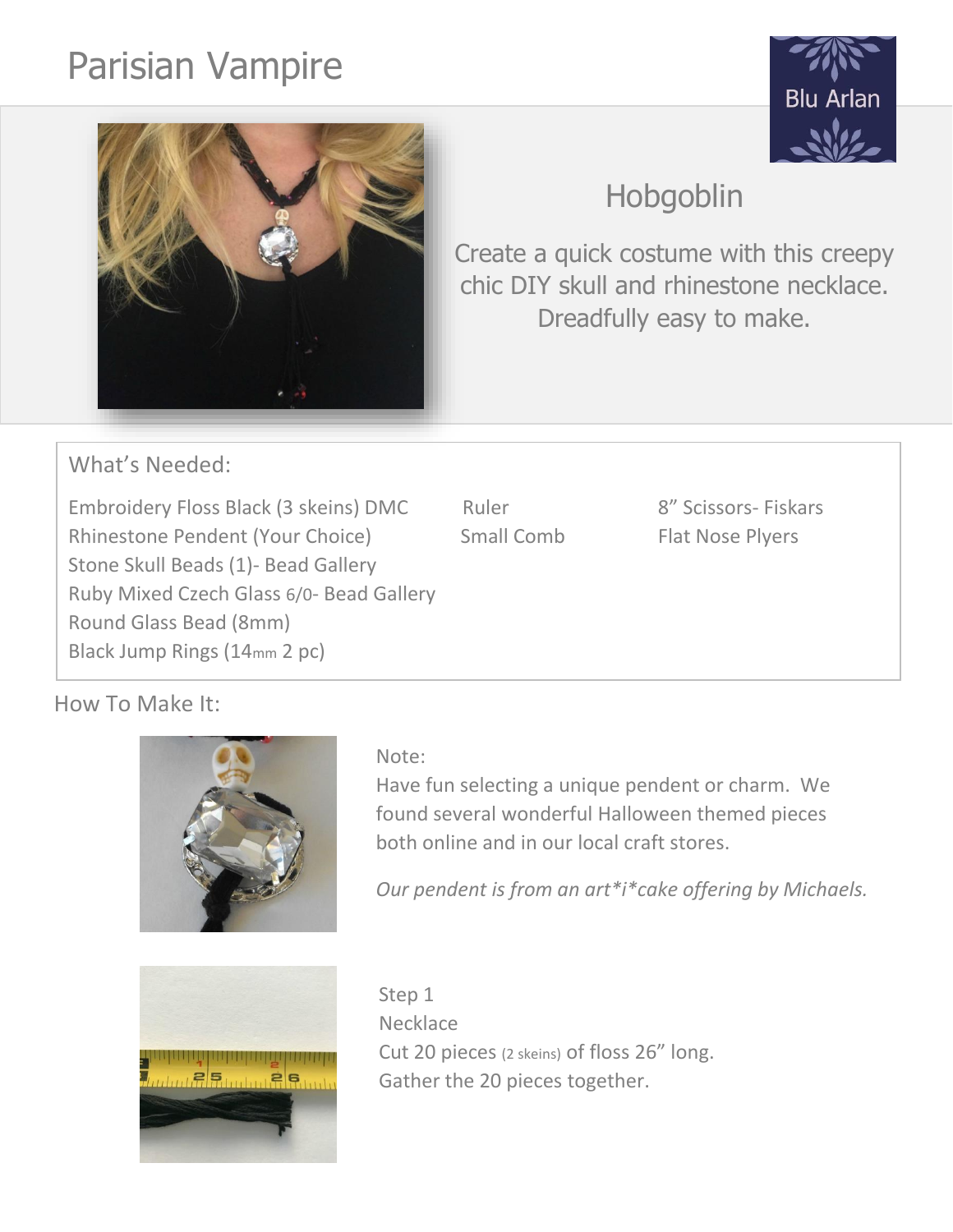

Step 2 Slip the 20 pieces of floss through one jump ring. Bend ends over 1". Holding the floss ends against the necklace. Wrap a 3" piece of floss twice around the bundle. Double knot to secure. Cut excess floss off.

#### Step 3

String beads randomly on 4 strands of floss. Tie a knot after every 3 to 4 beads to secure in place.

Beading additional strands will add extra color and shine.



### Step 4

Determine the necklaces length. We made ours 20". Slip the loose ends through the remaining jump ring. Pull to desired length. Repeat Step 2 to secure.

To make the hook, cut a piece of floss 12" long. Attach the floss to one of the jump rings with a simple slip knot.



#### Step 5

String beads on each strand. On one strand string only, small glass beads. This strand will slip through the second jump ring to create the tie hook. The second strand can be strung with the larger skull and round beads. Knot each strand end to secure beads.



#### Step 6

Attach the pendent to the necklace. Simply tie a piece of floss to the pendent, through a skull bead finishing by double knotting the piece to the center of the necklace. Be inventive. There is no incorrect way to attach.